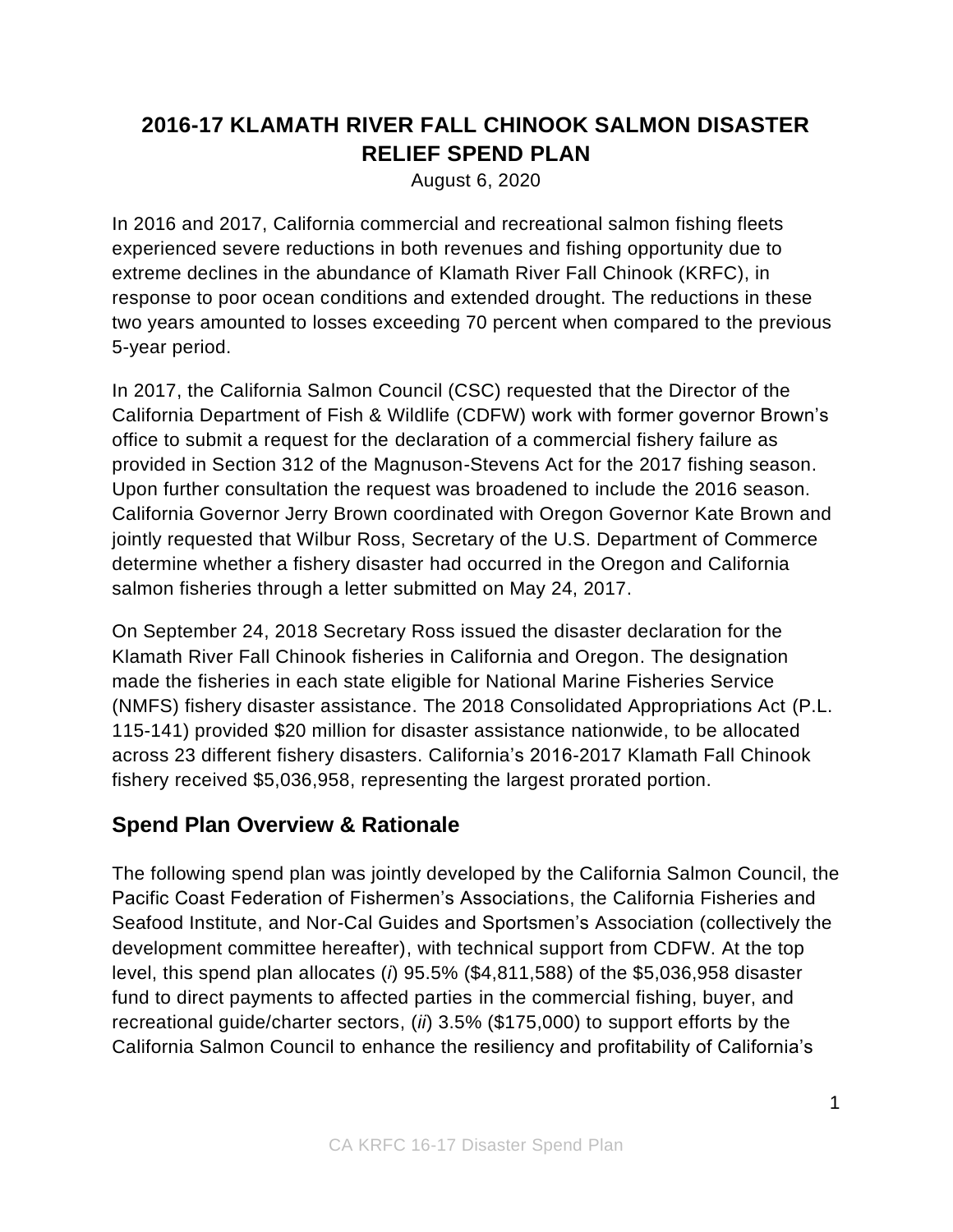salmon fisheries, and (*iii*) 1% (\$50,370) to the Pacific States Marine Fisheries Commission (PSMFC) to administer the application and payment process.

To develop the direct payment portion of this spend plan, each organization worked independently with its community to estimate sector losses during the disaster years and develop criteria for relief eligibility and procedures for determining individual payment amounts. This involved dialog within three sectors of California's fishing industry: (*i*) Commercial fishing, which includes both (a) harvesters and (b) buyers, from across the state, (*ii*) Commercial Passenger Fishing Vessels (CPFV), operating north of Point Arena; and (*iii*) In-River Guides operating in the Klamath and Trinity Basins. CDFW did not participate in these discussions but supported efforts by providing data on licensing, catch, and fishing activity for each sector, and by reviewing spend plan proposals. The result of these efforts is a spend plan that aims to allocate funds equitably both between and within the harvester, buyer, CPFV, and in-river guide sectors. Note, however, that because each sector determined its qualifying criteria and payment details independently, there are significant intersector differences in qualifying criteria and payment amounts.

CDFW provided the development committee with data including pounds caught by harvesters and associated economic values, pounds purchased by licensed buyers and values, and trips made by commercial fishing passenger vessels and in-river guides. For confidentiality reasons, all data pertaining to individuals or businesses were given an anonymous numerical ID. The data represented the fishing years 2013 through 2018 for commercial and CPFV sectors, and 2015 through 2017 for the in-river guide sector. This provided the development committee an opportunity to evaluate landings, purchases and trips from one to three years prior to and during the two disaster years, in order to design a broad-based spend plan that offers some compensation to a large number of qualifying businesses and individuals engaged in the California salmon fishery.

The economic losses for the combined fishing years 2016 and 2017 for each of the four fishery groups was estimated at over \$46 million (Table 1) as determined by the development committee with CDFW staff assistance. Economic impact analysis, precedent set in prior disaster spend plan allocations in California, and discussion among commercial fishing stakeholders resulted in the distribution of 66% of the commercial allocation to commercial harvesters and 34% to buyers. This spend plan proposes to split the portion of the \$5M appropriation slated for direct payments among sectors in proportion to their fraction of total estimated losses for the 2016- 2017 salmon seasons (Table 1).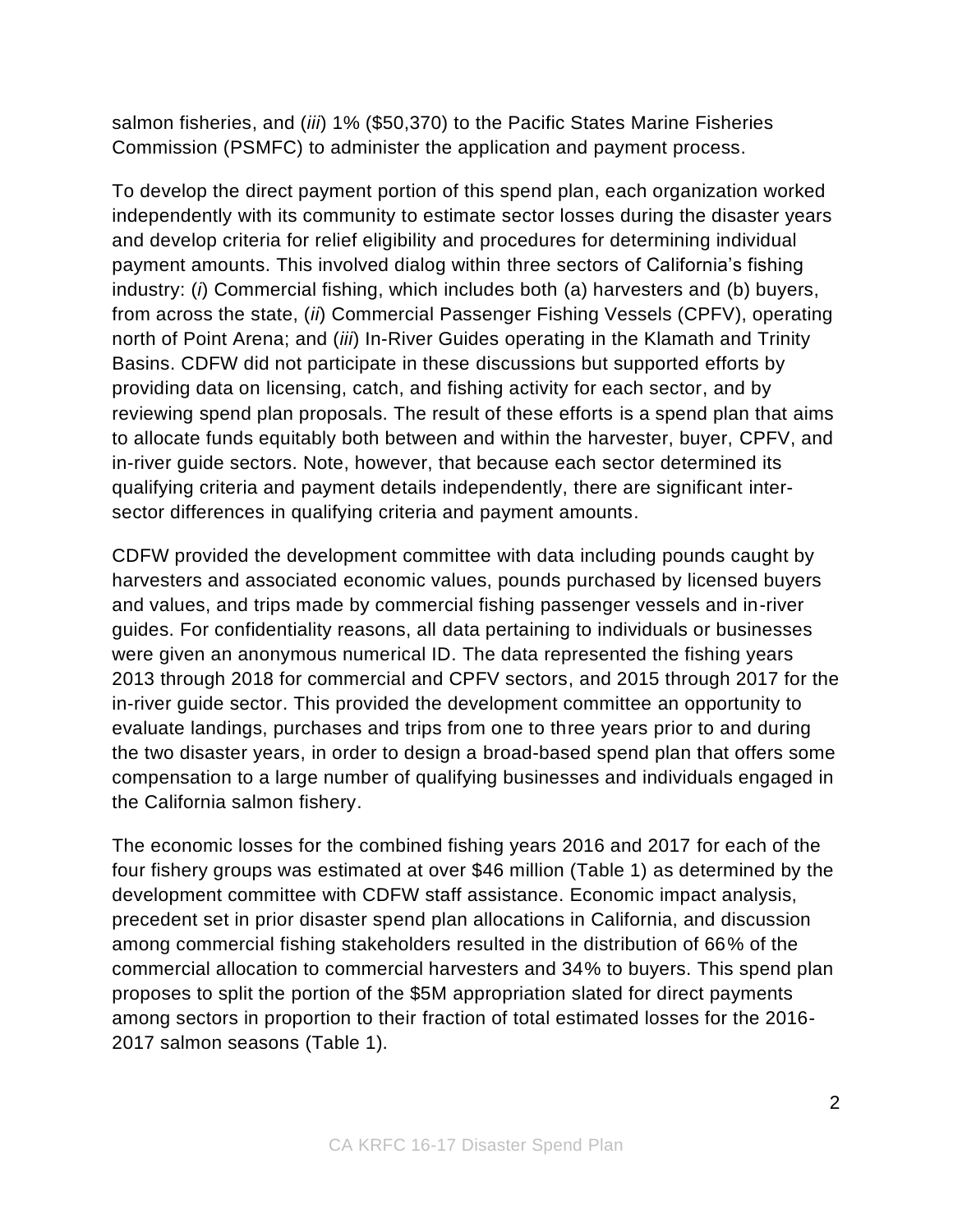## **Division of Disaster Funds Within Sectors**

The development committee explored several options for distributing disaster funds within sectors, with industry engagement and feedback. Below, criteria for eligibility and proposed payment amounts are presented for each sector, as are the development committee's and CDFW's best estimates of the number of qualifying parties.

**Table 1.** Summary of losses for the 2016 and 2017 fishing seasons for each sector of California's fishing industry.

| <b>Sector</b>                      | Losses               | <b>Sector Allocation</b>                                                            |
|------------------------------------|----------------------|-------------------------------------------------------------------------------------|
| Commercial (harvesters,<br>buyers) | \$43,838,844 (94.4%) | \$4,542,554<br>(\$2,998,086 or 66% to harvesters)<br>(\$1,544,468 or 34% to buyers) |
| Guides                             | \$1,437,036(3.1%)    | \$148,905                                                                           |
| <b>CPFV</b>                        | \$1,159,333(2.5%)    | \$120,129                                                                           |
| <b>CA Salmon Council</b>           | n/a                  | \$175,000                                                                           |
| Admin. (PSMFC)                     | n/a                  | \$50,370                                                                            |
| Total                              | \$46,435,214         | \$5,036,958                                                                         |

### **Commercial salmon harvesters**

*Criteria for eligibility:* To qualify for disaster relief funds, an individual or party must, at minimum, have held a Salmon Vessel Permit (SVP) during all or a portion of the 2016 or 2017 fishing seasons. Individuals/parties who held but transferred SVPs on or off of the vessel during either year remain eligible but will receive only half of the vessel's total eligible payment amount. Additionally, eligible individuals/parties with qualifying landings during the 2013-2018 fishing seasons may qualify for a tiered catch-based payment. Based on CDFW records, an estimated 1,161 parties are potentially eligible, with 108 of these being involved in a permit transfer during either 2016 or 2017.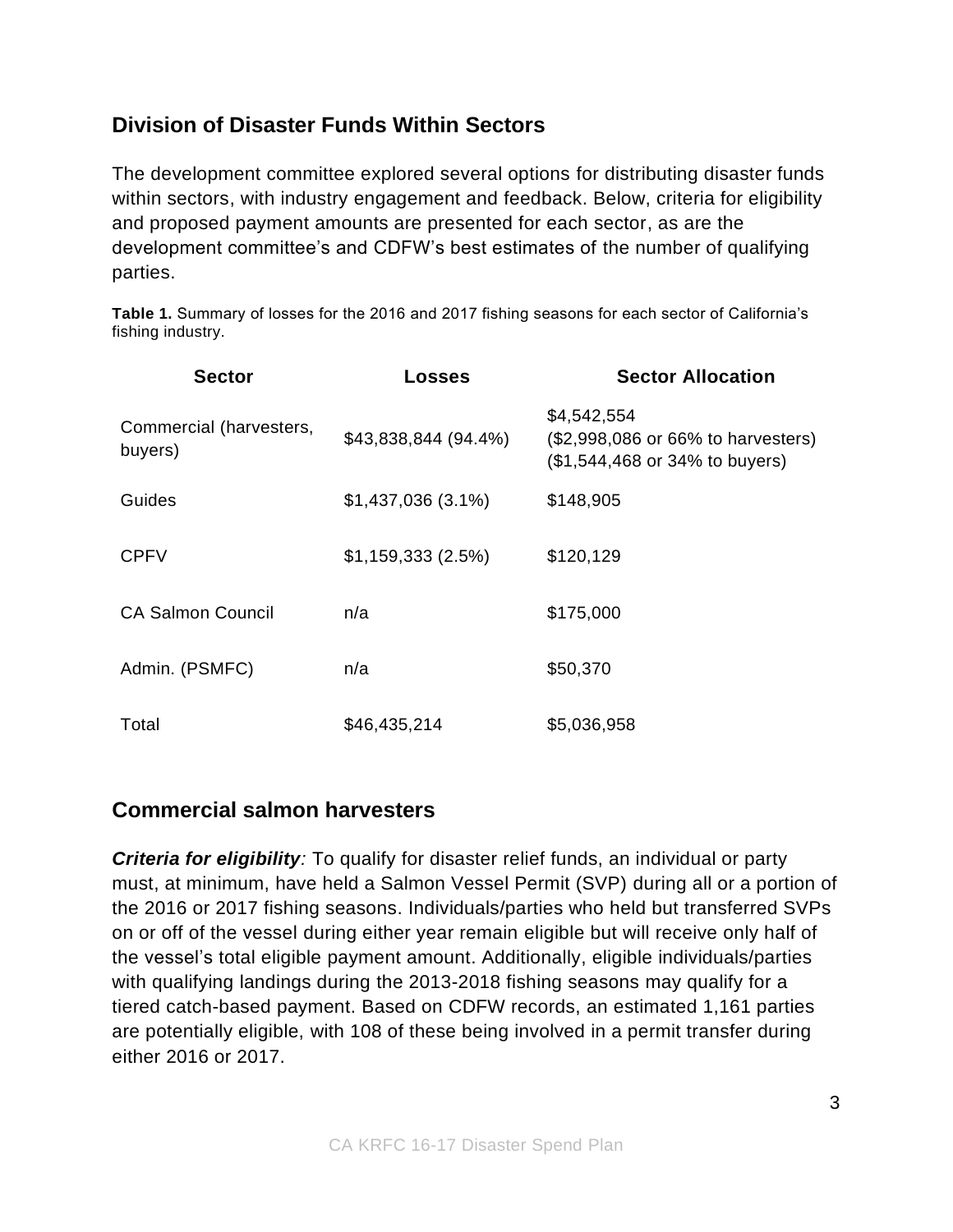**Payment amounts:** Total payment amounts for eligible parties will be determined according to their position in five different tiers of fishing activity (Table 2). First, however, all qualifying parties are eligible to receive \$1,200 (or \$600, for transfers), an amount meant to approximate a permit fee refund, regardless of tier membership. In total, \$1,328,400 of the harvester allocation is slated to cover permit fees.

Tier 0 represents latent SVP holders, or parties who held SVPs but have no documented sales (i.e., on fish tickets) between 2013 and 2018; these parties will receive a permit refund only.

Vessels with documented landings between 2013 and 2018 were then assigned to one of four tiers based on their position in one of four quartiles of fishing activity1. Members of the lowest quartile, Tier 1, are SVP holders that participate in the salmon fishery on a limited basis only. Like latent permittees, these parties will receive a permit refund only.

The funds remaining after allocating permit refunds to eligible vessels (\$1,669,685.77) will be allocated to the low (Tier 2), moderate (Tier 3), and high (Tier 4) activity tiers according to a 1/6, 2/6, and 3/6 breakout, and split evenly among approximately 210 qualifying vessels within each tier. This equates to individual payments of \$1,374.23, \$2,728.24, and \$4,042.82 for Tiers 2-4, respectively, which is paid in addition to the \$1,200 permit refund. These payments, like permit refunds, will be half for vessels involved in permit transfers during 2016 or 2017. Note that the payment amounts are based on the expected size of the eligible applicant pool, tier eligibility classifications, and a 100% application rate. Final amounts may change once all applications are received, data discrepancies are resolved, and determinations of eligibility are made. Awards will be paid once signatures are attained from all qualifying parties.

<sup>1</sup> Fishing activity was indexed as a vessel's maximum year for % of total statewide eligible sales between 2013 and 2018. As an example, if a vessel sold 100K, 10K, 50K, 40K, 25K, and 100K pounds over years with 25M, 2M, 5M, 2.5M, 10M, and 10M in total eligible pounds, it constitutes 0.4, 0.5, 1.0, 1.6, 0.3, and 1.0% of each year's statewide total. The vessel's maximum index value would be 1.6%.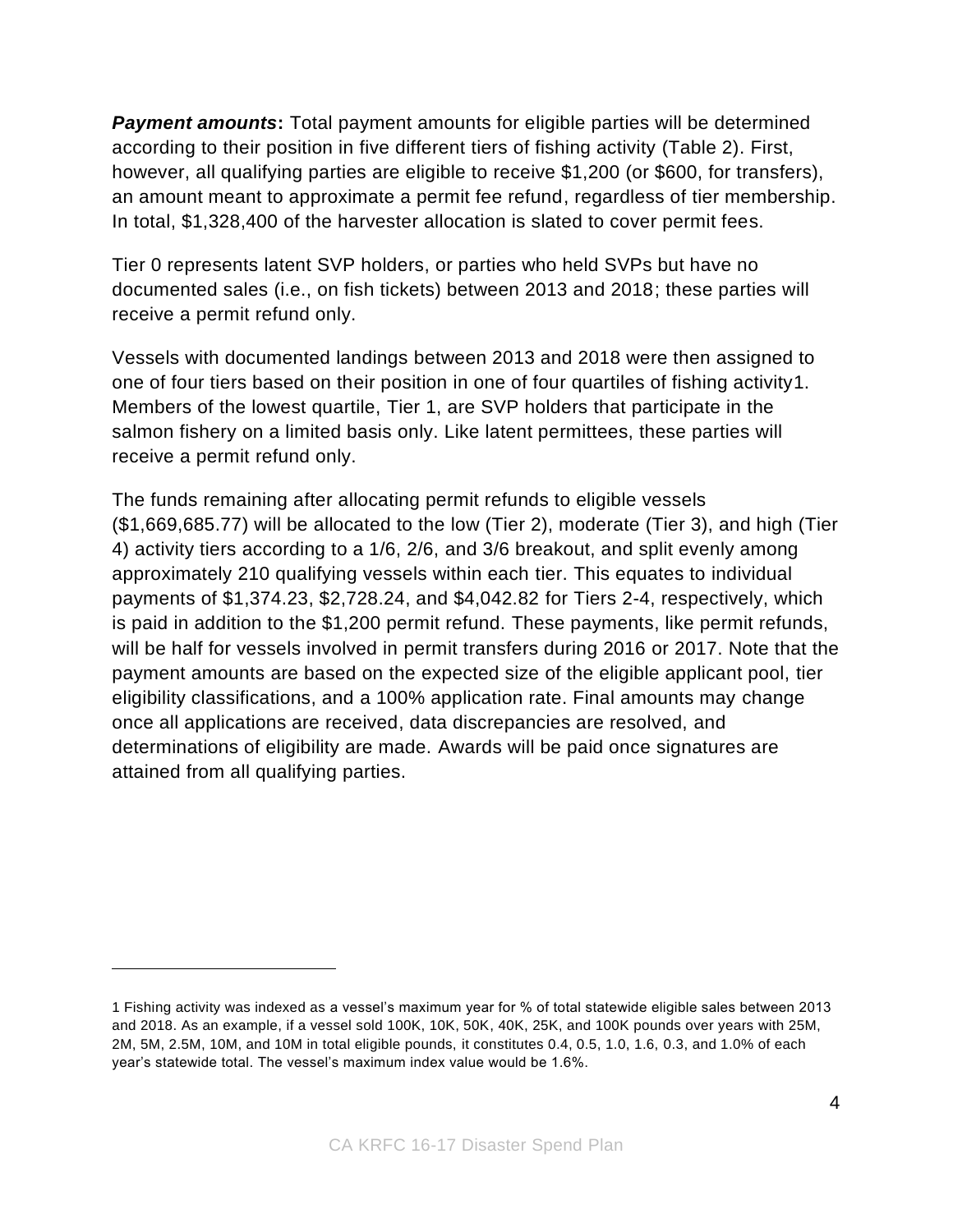**Table 2.** Summary of harvester eligibility and payment amounts.

| <b>Tier</b> | Tier<br><b>Description</b> | <b>Total</b><br><b>Harvesters</b><br>(transfers) | <b>Minimum</b><br><b>Activity</b><br><b>Index</b> | <b>Maximum</b><br><b>Activity</b><br>Index. | <b>Individual</b><br>Payment <sup>†</sup> |
|-------------|----------------------------|--------------------------------------------------|---------------------------------------------------|---------------------------------------------|-------------------------------------------|
| 0           | Latent permit              | 322 (50)                                         | n/a                                               | n/a                                         | \$1,200                                   |
| 1           | Limited<br>activity        | 210 (26)                                         | < 0.01%                                           | 0.06%                                       | \$1,200                                   |
| 2           | Low activity               | 210(15)                                          | 0.06%                                             | 0.17%                                       | \$2,574<br>$($1,200 + $1,374)$            |
| 3           | Moderate<br>activity       | 209(10)                                          | 0.17%                                             | 0.39%                                       | \$3,928<br>$($1,200 + $2,728)$            |
| 4           | High activity              | 210(7)                                           | 0.39%                                             | 2.56%                                       | \$5,243<br>$($1,200 + $4,043)$            |
| Total       |                            | 1,161 (108)                                      |                                                   |                                             | \$2,998,086                               |

† The \$1,200 allocated for each tier is intended to approximate a permit refund.

### **Commercial First Receivers (Buyers)**

*Criteria for eligibility*: To qualify for disaster relief, a buyer must have (a) made at least one qualifying purchase (i.e., documented on a fish ticket within CDFW's data systems) of salmon during the index period of 2013-2018 and (b) been an active salmon buyer, as verified from fish tickets, during the disaster years (2016-2017) or both before and after the disaster years. Based on these criteria, an estimated 211 businesses or individuals, inclusive of fishermen licensed to make direct sales to the public (e.g., retail licensees), are eligible for relief within the buyers sector.

*Payment amounts***:** The commercial sector's allocation slated for buyers is 34%, or \$1,544,468. Direct payments will be made to eligible buyers in proportion to their share of the cumulative total number of qualifying pounds purchased during the 2013-2018 index period (9,138,239). The lowest number of cumulative pounds purchased is 10 pounds and the maximum is 1.4 million pounds, and the corresponding payment amounts range from \$1.69 to \$234,152.72 (Table 3). Representatives from the Buyers sector did not designate a specific portion of the sector's allocation to cover permit or license fee refunds. Note that the distribution of individual payments summarized in Table 3 and the range noted above are based on the Department's assessment of the eligible population's size, qualifying landings,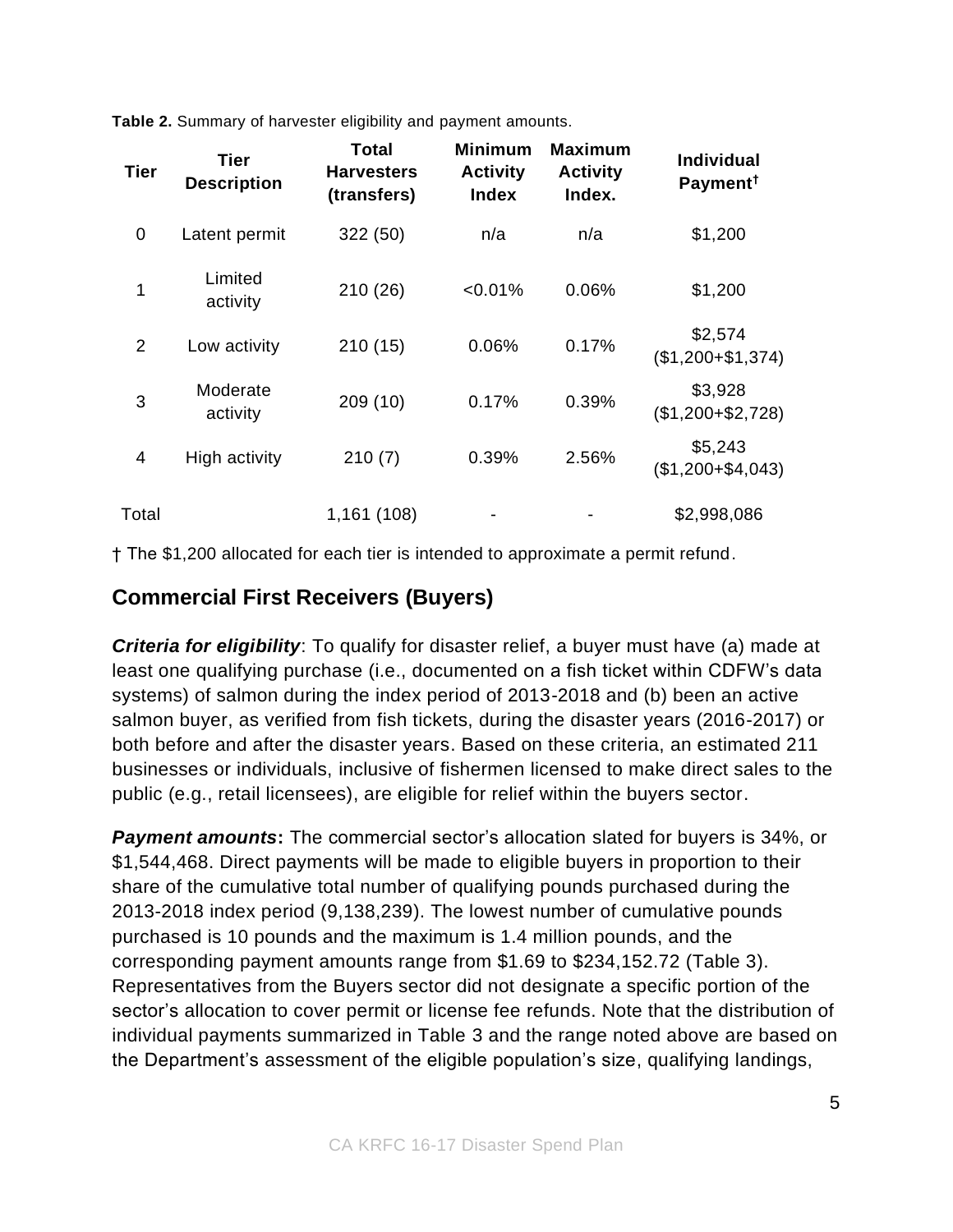and a 100% application rate. Final amounts may change once all applications are received, data discrepancies are resolved, and determinations of eligibility are made. Awards will be paid once signatures are attained from all qualifying parties.

| <b>Payment Amount</b> | <b>Cumulative</b><br><b>Pounds</b> | # Eligible<br><b>Buyers</b> |
|-----------------------|------------------------------------|-----------------------------|
| <\$50                 | $300$                              | 37                          |
| \$50-100              | 300-550                            | 17                          |
| \$100-500             | 550-3,000                          | 60                          |
| \$500-1,000           | 3,000-6,000                        | 18                          |
| \$1,000-5,000         | 6,000-30,000                       | 40                          |
| \$5,000-10,000        | 30,000-50,000                      | 11                          |
| \$10,000-50,000       | 50,000-<br>300,000                 | 19                          |
| > \$50,000            | >300,000                           | 9                           |

**Table 3**. Summary of the distribution of buyer disaster relief payments based on pounds purchased between the 2013 and 2018 fishing seasons.

## **Commercial Passenger Fishing Vessels**

*Criteria for eligibility*: To qualify for disaster relief, a licensed CPFV operator must have completed at least one qualifying trip between Point Arena and the Oregon/California border, i.e., within the Fort Bragg and Klamath Management Zone areas, during 2016. Eligible trips were enumerated from logbook entries submitted to CDFW as required by § 190(d) Title 14, CCR.

*Payment amounts***:** The \$120,129 allocated to the CPFV sector will be shared among an estimated total of 22 qualifying operators, with individual amounts depending on an operator's activity during 2016. Operators with up to seven qualifying trips ( $n = 6$ ) will receive \$1,691, an amount intended to approximate a permit fee refund. Operators with a higher level of activity, defined as eight or more qualifying trips during 2016 ( $n = 16$ ) will receive the \$1,691 permit refund and an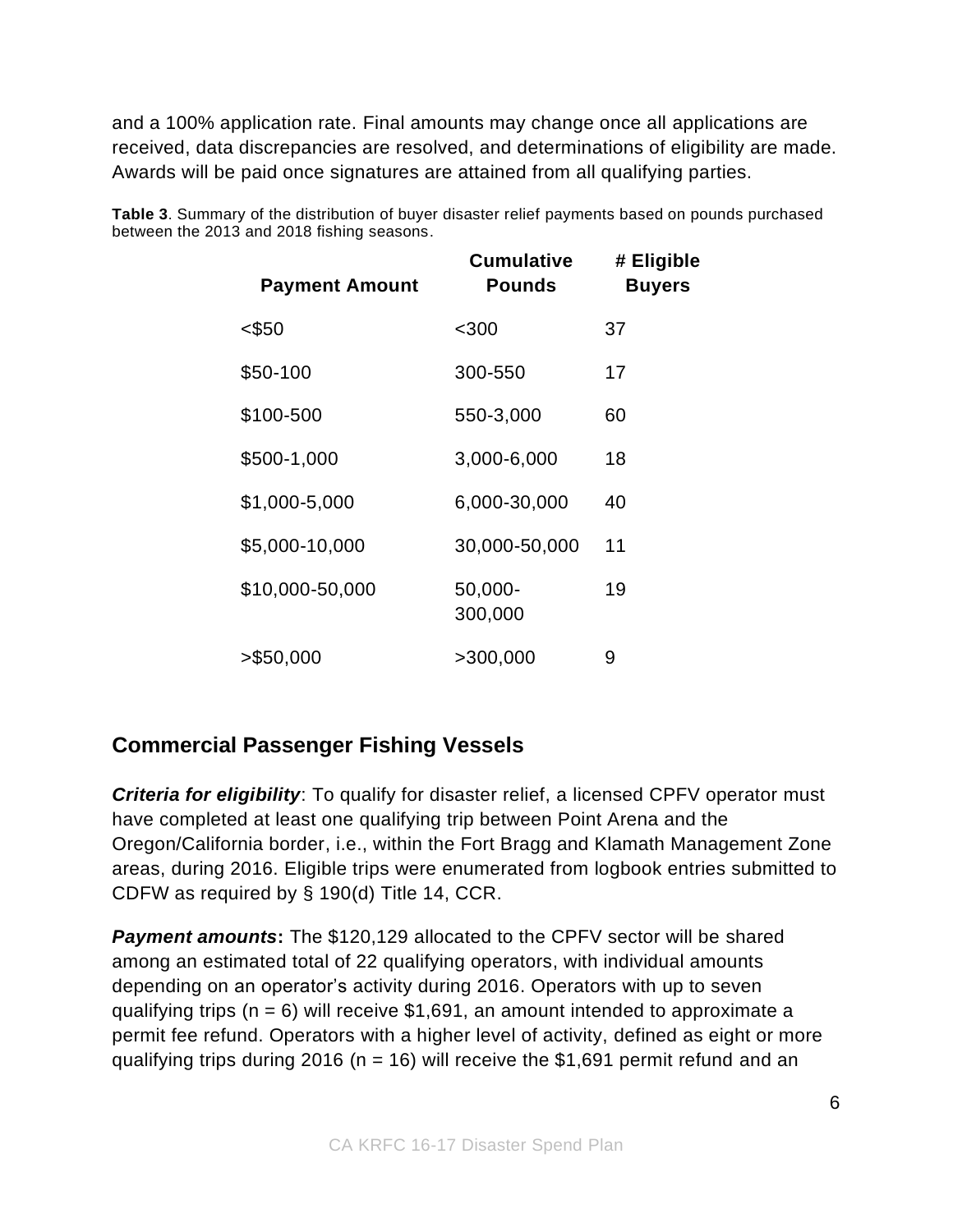additional \$5,183, or \$6,874 total. Note that the variable portion of payments to operators in tier 2 (i.e., activity awards) is based on the expected size of the eligible applicant pool, tier eligibility classifications, and a 100% application rate. Final amounts may change once all applications are received, data discrepancies are resolved, and determinations of eligibility are made. Awards will be paid once signatures are attained from all qualifying parties.

#### **In-River Guides**

*Criteria for eligibility***:** Licensed In-River Guides will qualify for disaster relief if they completed one documented salmon trip in the Klamath-Trinity Basin between 2015- 2017. Required documentation is an original logbook submission sent to CDFW as required by § 745(e) Title 14, CCR. Per CDFW's records, an estimated 33 In-River Guides are eligible under these criteria.

*Payment amounts***:** The \$148,905 allocated to the In-River Guide sector will be shared among an estimated total of 33 qualifying individuals, with individual amounts varying as a function of a guide's level of activity during 2015-2017. The sector amount will be split into 3 tiers, with the highest activity tier (>15 trips) receiving 50% of the sector total, the middle activity tier (8-15 trips) receiving 35% of the sector total, and the lowest activity tier (1-7 trips) receiving 15% of the sector total. Within each, these amounts will be split between 11 eligible guides, resulting in individual payments of \$6,768, \$4,738, and 2,031 for the high, medium, and low activity tiers, respectively. The In-River Guides sector did not allocate a portion of its total payment to serve as a permit refund. Note that the payment amounts noted above are based on the expected size of the eligible applicant pool and a 100% application rate. Final amounts may change once all applications are received, data discrepancies are resolved, and determinations of eligibility are made. Awards will be paid once signatures are attained from all qualifying parties.

# **Allocation of Funds to California Salmon Council in Support of Fishery Resiliency**

The California Salmon Council (CSC) proposes to use its allocation of disaster funds to help strengthen the long-term economic and environmental sustainability of the fishery by conducting a multipronged marketing effort. To boost the resiliency of the commercial salmon fishery, the CSC will collaborate with the Pacific Coast Federation of Fishermen's Associations and the California Fisheries and Seafood Institute to enhance stakeholder commitments to provide economic recovery in their sectors. The CSC will conduct outreach to consumers using a mix of public relations